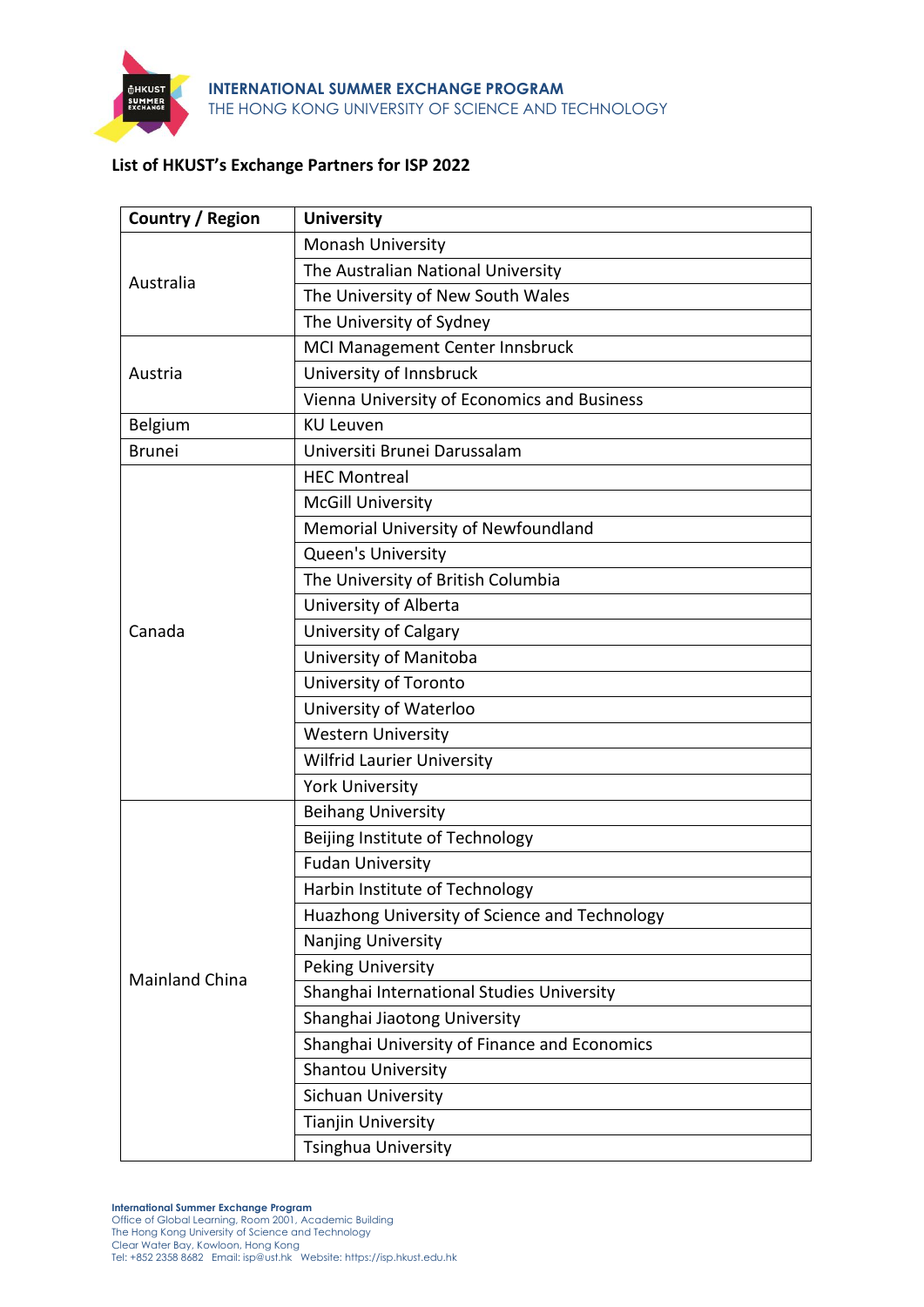

| Country / Region      | <b>University</b>                                 |
|-----------------------|---------------------------------------------------|
|                       | University of Chinese Academy of Sciences         |
| <b>Mainland China</b> | Xi'an Jiaotong University                         |
|                       | Xiamen University                                 |
|                       | <b>Zhejiang University</b>                        |
| Czech Republic        | <b>Czech Technical University in Prague</b>       |
|                       | University of Economics, Prague                   |
|                       | <b>Aarhus University</b>                          |
|                       | Copenhagen Business School                        |
| Denmark               | <b>Technical University of Denmark</b>            |
|                       | University of Copenhagen                          |
|                       | University of Southern Denmark                    |
| Finland               | <b>Aalto University</b>                           |
|                       | Metropolia University of Applied Sciences         |
|                       | CY Cergy Paris University                         |
|                       | Ecole Polytechnique                               |
|                       | <b>EDHEC Business School</b>                      |
|                       | <b>ESSEC Business School</b>                      |
|                       | European Business School Paris                    |
|                       | Grenoble INP - UGA                                |
|                       | <b>HEC Paris</b>                                  |
| France                | <b>IESEG School of Management</b>                 |
|                       | Institut National des Sciences Appliquees de Lyon |
|                       | Institut Superieur d'Electronique de Paris        |
|                       | <b>KEDGE Business School</b>                      |
|                       | <b>NEOMA Business School</b>                      |
|                       | Sciences Po                                       |
|                       | <b>SKEMA Business School</b>                      |
|                       | Universite de Paris                               |
|                       | Universite Grenoble Alpes                         |
| Germany               | Dortmund University of Technology                 |
|                       | EBS University for Business and Law               |
|                       | Hamburg University of Applied Sciences            |
|                       | Humboldt-Universitaet zu Berlin                   |
|                       | Leuphana University of Lueneburg                  |
|                       | Munich University of Applied Sciences             |
|                       | <b>RWTH Aachen University</b>                     |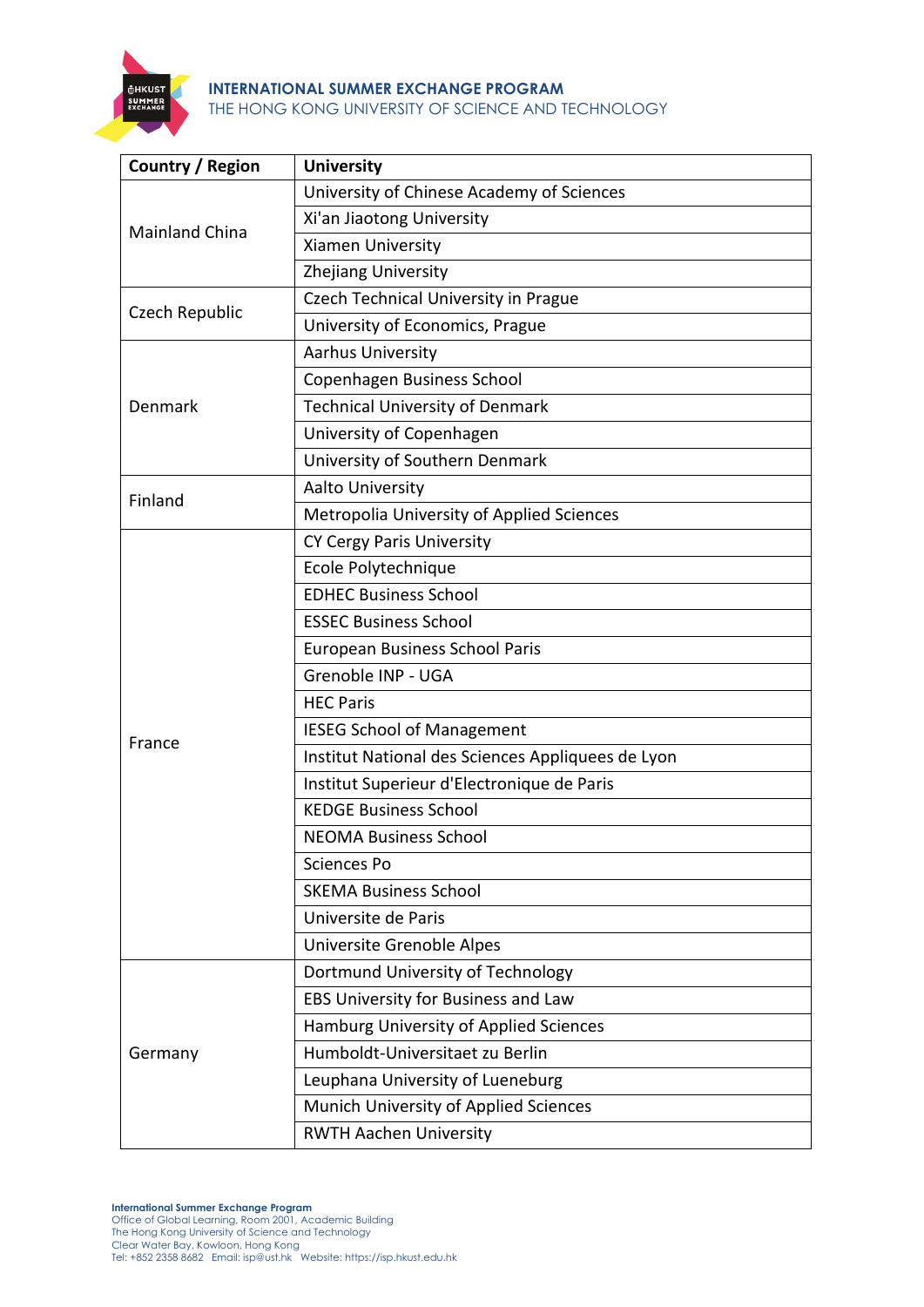

| Country / Region   | <b>University</b>                                  |
|--------------------|----------------------------------------------------|
|                    | Technische Universitaet Darmstadt                  |
|                    | Technische Universitaet Muenchen                   |
|                    | University of Bayreuth                             |
| Germany            | University of Mannheim                             |
|                    | University of Stuttgart                            |
|                    | University of Tuebingen                            |
|                    | WHU Otto Beisheim School of Management             |
| Hungary            | Corvinus University of Budapest                    |
|                    | National University of Ireland, Galway             |
| Ireland            | <b>Trinity College Dublin</b>                      |
|                    | University College Dublin                          |
| Israel             | Technion - Israel Institute of Technology          |
|                    | The Hebrew University of Jerusalem                 |
| Italy              | Politecnico di Milano                              |
|                    | Universita Bocconi                                 |
|                    | Keio University                                    |
|                    | Kyoto University                                   |
|                    | Kyushu University                                  |
|                    | Osaka University                                   |
|                    | Ritsumeikan Asia Pacific University                |
| Japan              | Shizuoka University                                |
|                    | Sophia University                                  |
|                    | The University of Tokyo                            |
|                    | <b>Tohoku University</b>                           |
|                    | Tokyo Institute of Technology                      |
|                    | Waseda University                                  |
|                    | <b>Ewha Womans University</b>                      |
|                    | <b>Hanyang University</b>                          |
|                    | Korea Advanced Institute of Science and Technology |
|                    | Korea University                                   |
| Korea, Republic of | Pohang University of Science and Technology        |
|                    | <b>Seoul National University</b>                   |
|                    | Sungkyunkwan University                            |
|                    | Ulsan National Institute of Science and Technology |
|                    | Yonsei University                                  |
| Luxembourg         | University of Luxembourg                           |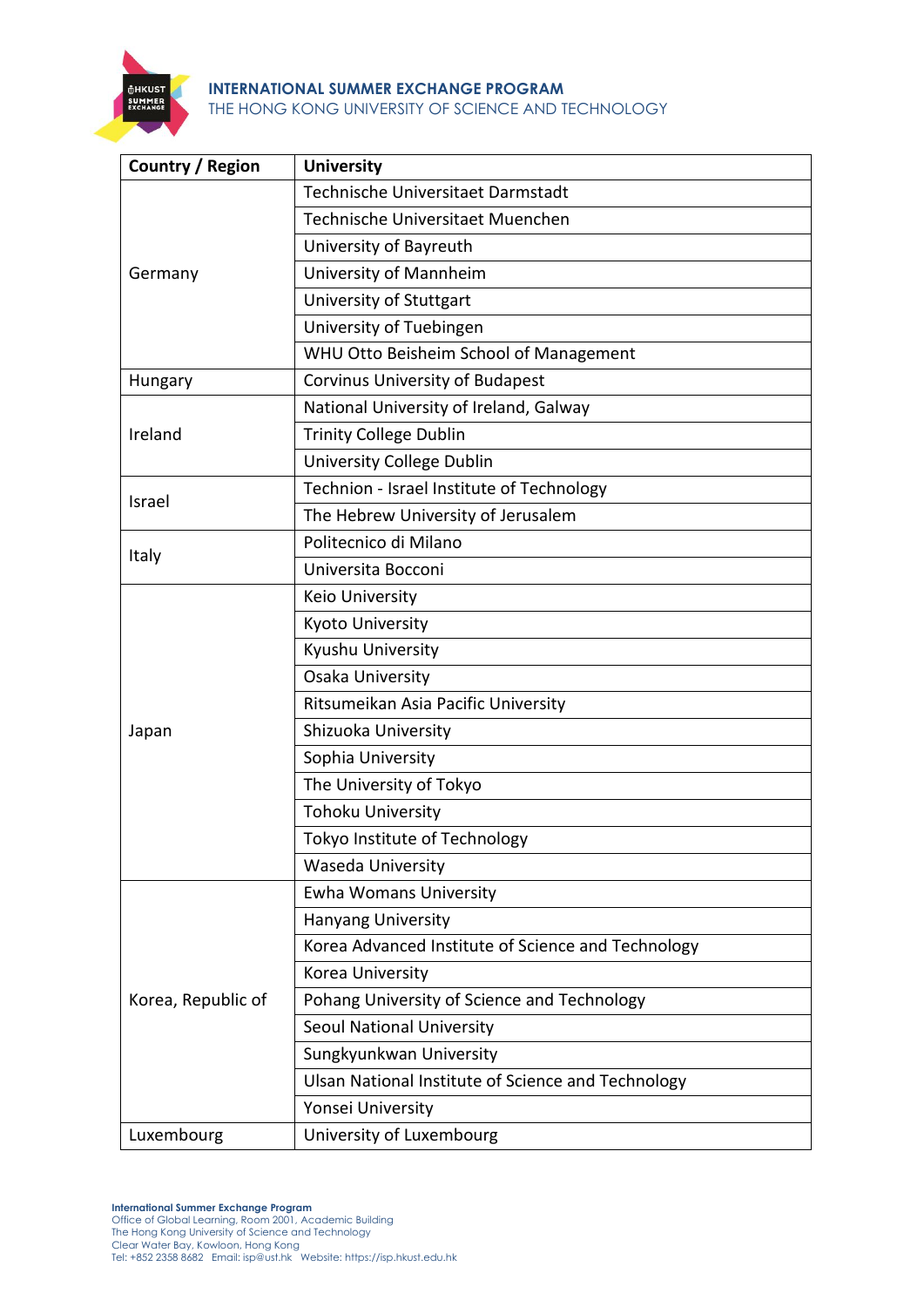

| Country / Region   | <b>University</b>                                       |
|--------------------|---------------------------------------------------------|
| Malaysia           | Universiti Putra Malaysia                               |
| Mexico             | Tecnologico de Monterrey                                |
|                    | Eindhoven University of Technology                      |
|                    | <b>Erasmus University Rotterdam</b>                     |
| Netherlands        | Leiden University                                       |
|                    | <b>Maastricht University</b>                            |
|                    | <b>Tilburg University</b>                               |
|                    | University of Amsterdam                                 |
|                    | University of Groningen                                 |
|                    | <b>Utrecht University</b>                               |
|                    | <b>Wageningen University</b>                            |
|                    | <b>Massey University</b>                                |
| <b>New Zealand</b> | The University of Auckland                              |
|                    | <b>BI Norwegian Business School</b>                     |
| Norway             | University of Bergen                                    |
| Philippines        | Ateneo de Manila University                             |
|                    | Jagiellonian University                                 |
| Poland             | Kozminski University                                    |
| Portugal           | Universidade NOVA de Lisboa                             |
|                    | National Research University Higher School of Economics |
| Russia             | <b>New Economic School</b>                              |
|                    | Saint Petersburg State University                       |
|                    | Nanyang Technological University                        |
|                    | National University of Singapore                        |
| Singapore          | <b>Singapore Management University</b>                  |
|                    | Singapore University of Technology and Design           |
|                    | <b>ESADE Business School</b>                            |
|                    | <b>IE University</b>                                    |
| Spain              | Universidad Carlos III de Madrid                        |
|                    | Universitat Politecnica de Valencia                     |
|                    | University of Navarra                                   |
| Sweden             | <b>Chalmers University of Technology</b>                |
|                    | KTH Royal Institute of Technology                       |
|                    | <b>Linkoping University</b>                             |
|                    | <b>Linnaeus University</b>                              |
|                    | Lund University                                         |
|                    | <b>Stockholm School of Economics</b>                    |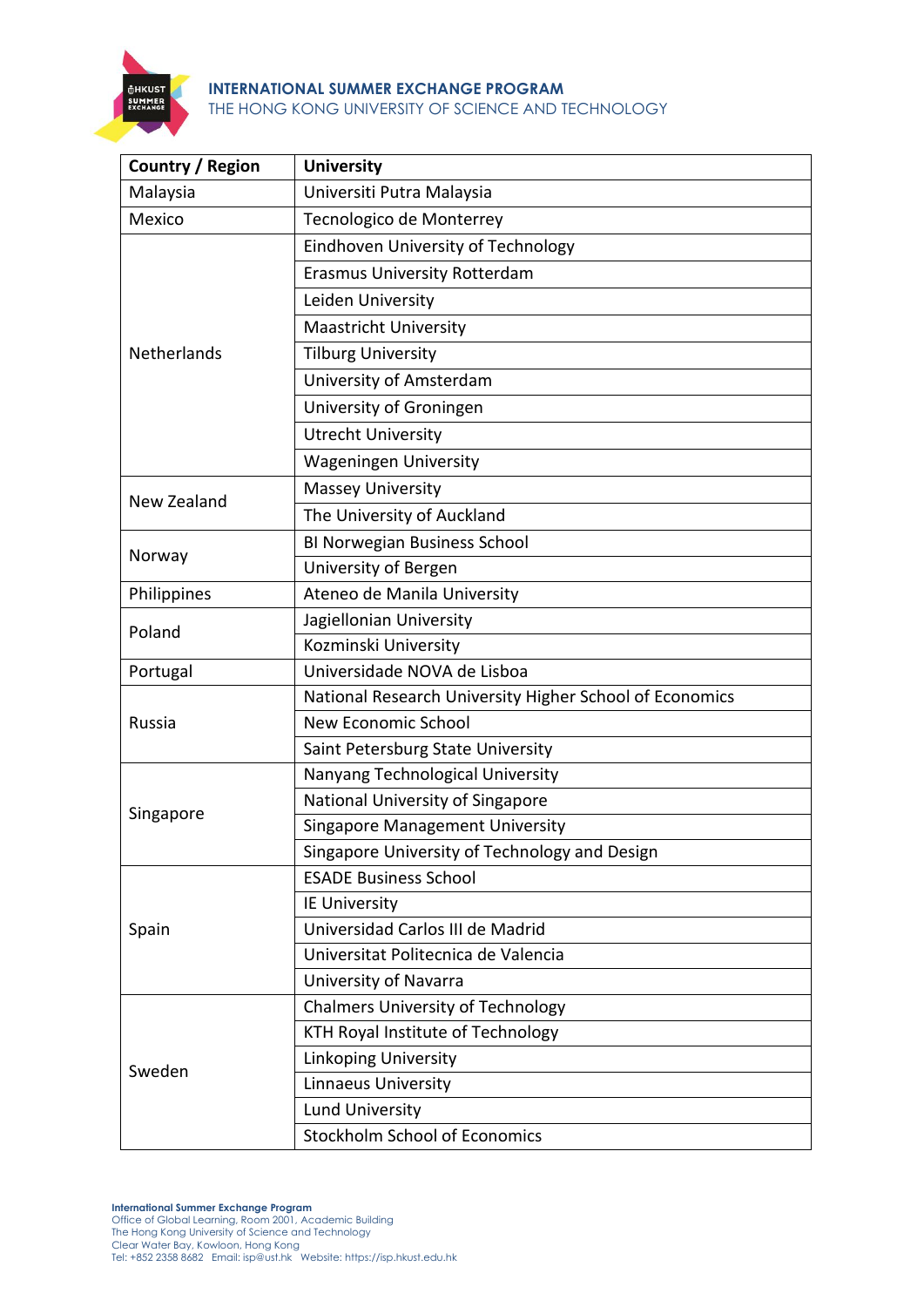

| Country / Region      | <b>University</b>                                    |
|-----------------------|------------------------------------------------------|
| Sweden                | University of Gothenburg                             |
|                       | Uppsala University                                   |
| Switzerland           | Ecole Polytechnique Federale de Lausanne             |
|                       | <b>ETH Zurich</b>                                    |
|                       | University of St. Gallen                             |
|                       | University of Zurich                                 |
|                       | <b>National Central University</b>                   |
|                       | National Chengchi University                         |
|                       | National Yang-Ming Chiao Tung University             |
| Taiwan                | National Taipei University                           |
|                       | <b>National Taiwan University</b>                    |
|                       | National Taiwan Normal University                    |
|                       | National Tsing Hua University                        |
| Turkey                | <b>Koc University</b>                                |
|                       | <b>Cardiff University</b>                            |
|                       | City, University of London                           |
|                       | <b>Lancaster University</b>                          |
|                       | <b>Newcastle University</b>                          |
|                       | Northumbria University                               |
|                       | The London School of Economics and Political Science |
|                       | The University of Birmingham                         |
|                       | The University of Manchester                         |
|                       | The University of Sheffield                          |
|                       | The University of St Andrews                         |
| <b>United Kingdom</b> | The University of Warwick                            |
|                       | University College London                            |
|                       | University of Aberdeen                               |
|                       | University of Bristol                                |
|                       | University of East Anglia                            |
|                       | University of Exeter                                 |
|                       | University of Glasgow                                |
|                       | University of Leeds                                  |
|                       | University of Southampton                            |
|                       | University of Strathclyde                            |
|                       | <b>University of Sussex</b>                          |
| <b>United States</b>  | Arizona State University                             |
|                       | <b>Boston College</b>                                |
|                       | <b>Brigham Young University</b>                      |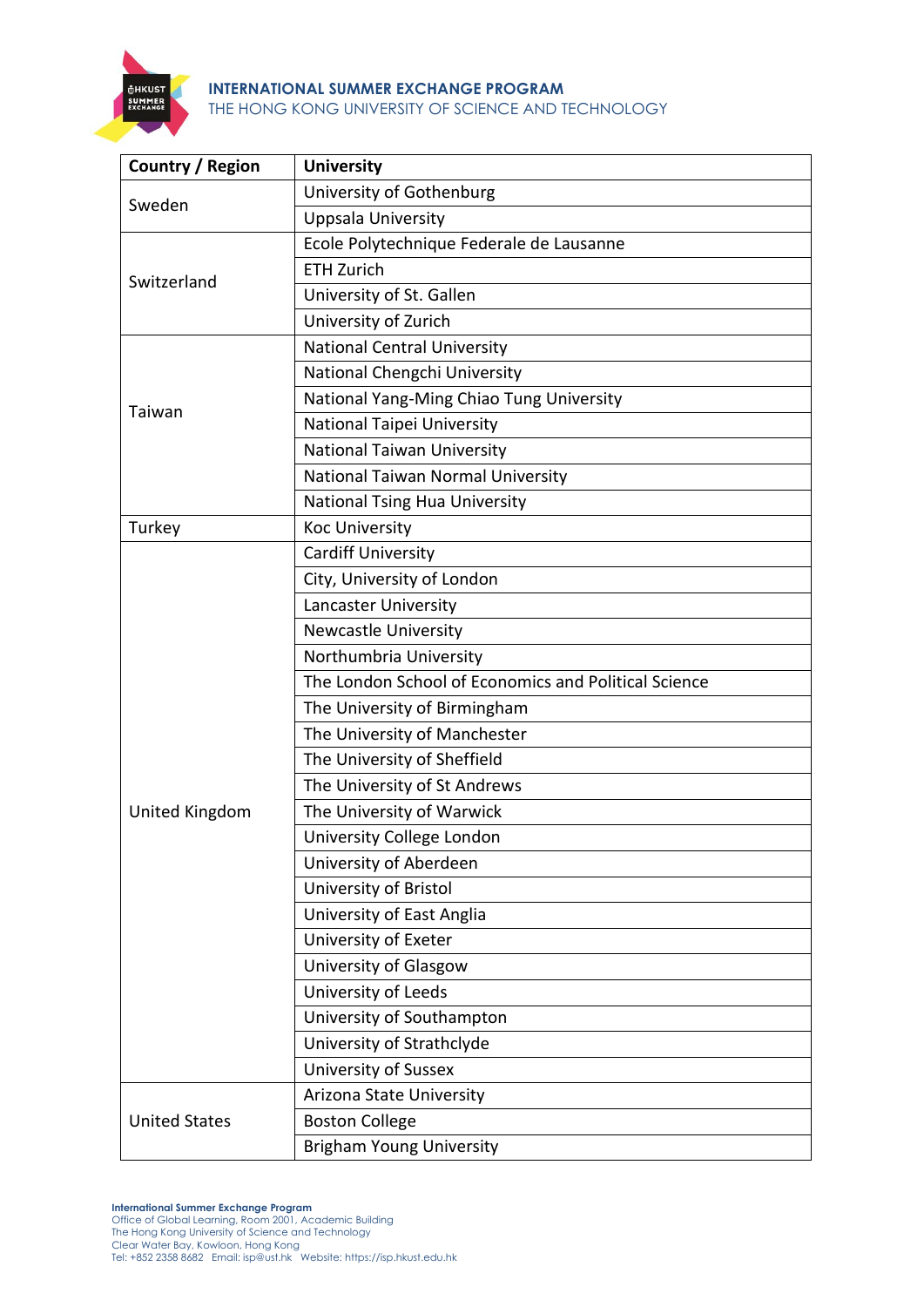

| Country / Region     | <b>University</b>                             |
|----------------------|-----------------------------------------------|
|                      | Carnegie Mellon University                    |
|                      | Columbia University                           |
|                      | <b>Cornell University</b>                     |
|                      | <b>Drexel University</b>                      |
|                      | <b>Emory University</b>                       |
|                      | Georgia Institute of Technology               |
|                      | Indiana University                            |
|                      | Iowa State University                         |
|                      | Lehigh University                             |
|                      | Michigan State University                     |
|                      | Mills College                                 |
|                      | Missouri University of Science and Technology |
|                      | <b>New York University</b>                    |
|                      | Northeastern University                       |
|                      | Northwestern University                       |
|                      | <b>Purdue University</b>                      |
|                      | <b>Rice University</b>                        |
|                      | Rochester Institute of Technology             |
| <b>United States</b> | Rutgers, The State University of New Jersey   |
|                      | <b>Smith College</b>                          |
|                      | <b>Stony Brook University</b>                 |
|                      | Texas A&M University                          |
|                      | The Catholic University of America            |
|                      | The George Washington University              |
|                      | The Ohio State University                     |
|                      | The University of Iowa                        |
|                      | The University of Texas at Austin             |
|                      | The University of Utah                        |
|                      | <b>Tulane University</b>                      |
|                      | University of California                      |
|                      | University of Connecticut                     |
|                      | University of Florida                         |
|                      | University of Hawaii at Manoa                 |
|                      | University of Illinois at Urbana-Champaign    |
|                      | University of Maryland                        |
|                      | University of Massachusetts Amherst           |
|                      | University of Michigan                        |
|                      | University of Minnesota                       |